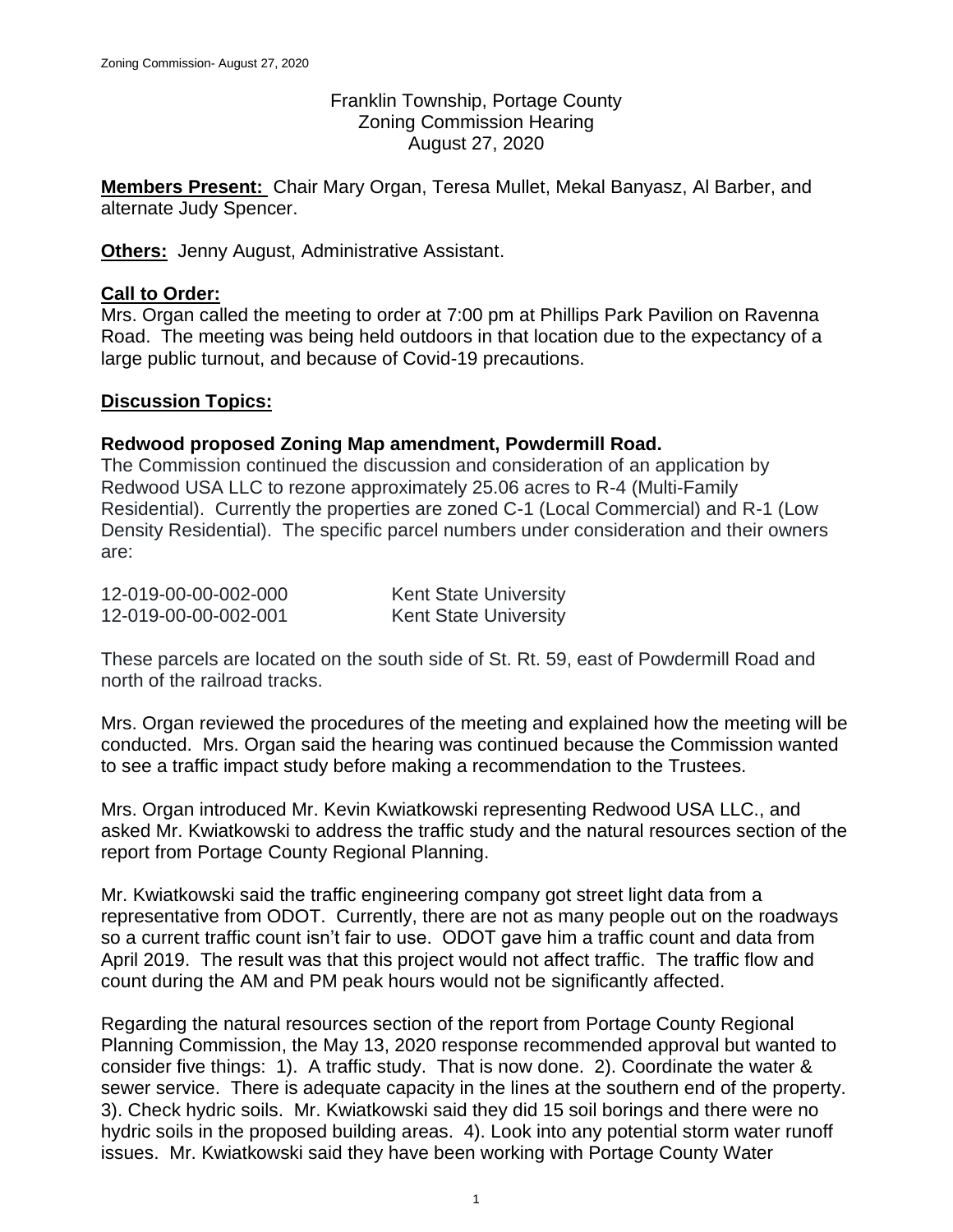Resources and we are following their requirements. Once the design phase is done, if approved, they will know if retention and detention ponds are needed and how many. 5). They were also asked to work with the township on emergency services. Mr. Kwiatkowski said under the ownership of Kent State University, these parcels generate zero property taxes for the township. Once developed, Redwood will be paying property taxes that will help support the township budget including emergency services.

Mr. Barber asked if the 791 total weekday trips are per day. Mr. Kwiatkowski said yes, a single family home averages ten trips per day, and still the level of service at the light is not impacted.

Mrs. Mullett wanted to clarify that there would not be street lights, just a garage light at each residence. Mr. Kwiatkowski said there would only be street lights at the entryways into the development. He also mentioned that from the SR 59 entrance, traffic can only use right turns going in and right turns going out.

Mr. Barber said the traffic study forecasts only 5% of traffic will be going out onto Powdermill road going south, 75% going north, with 20% going out SR 59 towards Ravenna. He checked and it takes 6 minutes to get to downtown Kent going out Powdermill to SR 59, and it takes 11 minutes going South on Powdermill to Summit Street and to downtown Kent.

Mrs. Spencer asked Mr. Kwiatkowski if they looked at the lay of the land relating to water tables. They will be adding lots of impervious surfaces. Mr. Barber asked what percent of the property will be impervious surfaces. Mr. Kwiatkowski said that has not been determined yet, but it will be clearly less than half. They will be keeping the stream and adding detention ponds per county guidelines. Mrs. Organ added that R4 zoning requires a minimum of 25% open space.

Mrs. Mullet wanted to reiterate that they are only addressing the zoning so they can make a recommendation to the Board of Trustees. The site plan comes after approval. Housing will add more green space as compared to a strip mall. Mr. Barber added that currently most of the land for this proposed development is C-1, and only a small portion is R-1. To build homes, the C-1 would have to become R-1. He added that there are 70 acres south of the tracks currently for sale that is zoned R-1. Mrs. Organ said the zoning stays with the property even if Redwood does not build.

Mrs. Organ opened the meeting for public comment and questions.

Pat Watson of 5903 Powdermill Road asked how the land will be laid out. Will it be leveled? Mrs. Organ asked Mr. Kwiatkowski to answer. Mr. Kwiatkowski said the fine details have not been done yet, but he thinks there will be high and low spots. It is expensive to move dirt. Also, to be ADA compliant there should be less than a 2-foot grade. They plan to slope terrace style.

Mr. Tom Clapper of 5699 Powdermill Rd. said at the previous meeting, all residents completely opposed this development. He read the traffic study. It is an ODOT product based on average annual daily traffic data, meaning it is based on a one-year average. The Kent State break periods mess up the study. ODOT is interested in SR 59, not Powdermill Road. The turning data was produced August 11 & 12 when nobody was at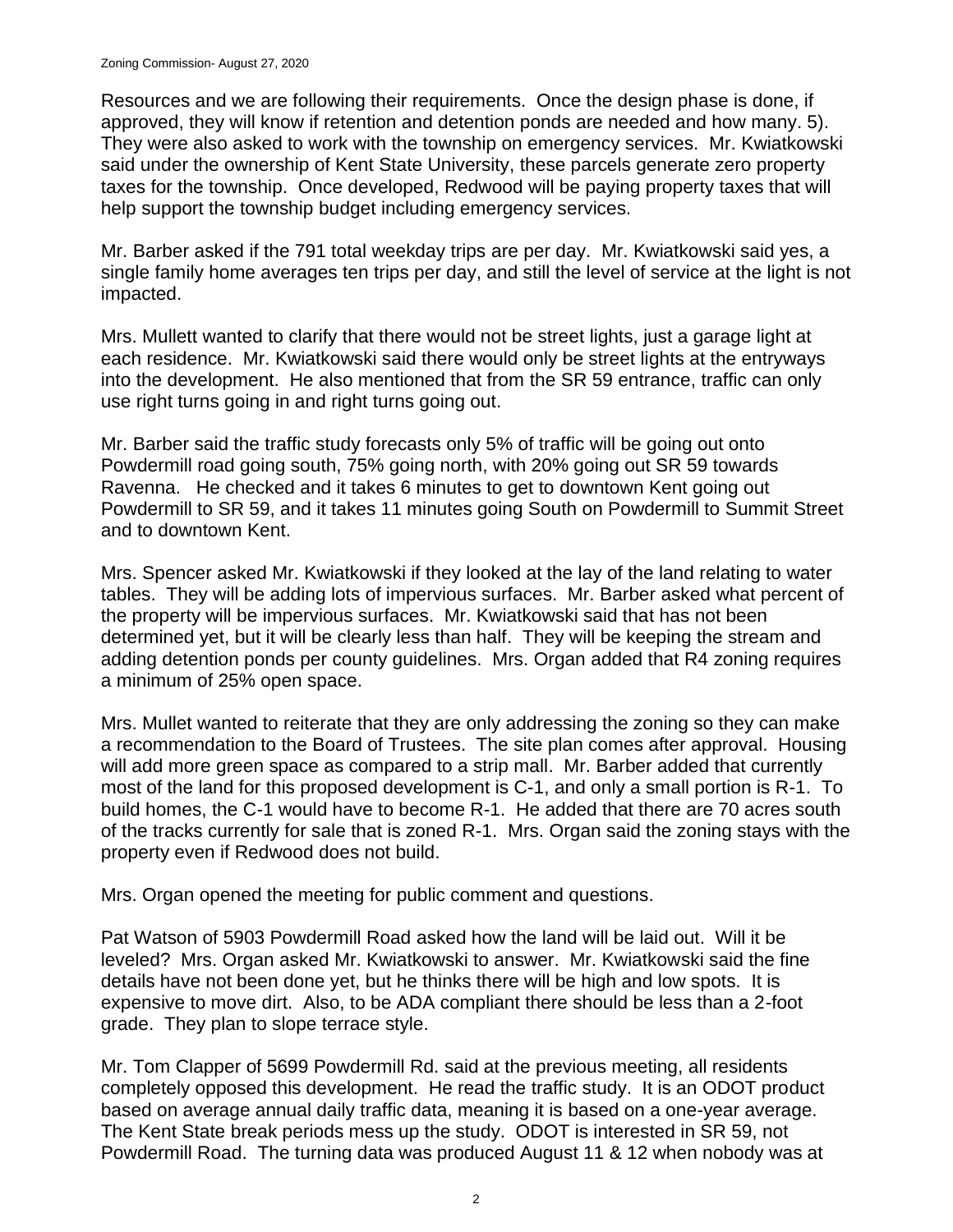Kent State, which makes the data invalid. He would like to see the properties zoned R-1. They could have something similar to Riverbend with the trees and natural areas already there. Mr. Kwiatkowski responded that the traffic study is based on the way people are turning. The Kent State data is considered using an average of high numbers based on 9 months of heavy traffic and 3 months of breaks.

Mr. Nathan Emerine of 5969 Powdermill Road said he is a mailman and can tell the traffic patterns. Powdermill Road is the direct access to Summit. Pebblebrook uses Powdermill to Summit to get to Kent State. Most of the parking is located on Summit Street. They will have a lot more than 5%. Tom Clapper agreed that Kent State parking is on Summit St.

Mrs. Elizabeth Geist of 5724 Powdermill Road. When the students came back this weekend she noticed a big increase in traffic on Powdermill Rd.

Mrs. Organ asked Mr. Kwiatkowski if the August data collected was just for turning, rather than the number of cars. Mr. Kwiatkowski said that is correct, and they also verified the percentage of left and right turns.

Michael Geist of 5724 Powdermill Road. An R-1 development was built next to the railroad tracks on Fairchild Avenue, which means that a previous statement that there is no building or R-1 by railroad tracks is false. He also noted that the quickest way to Akron for work, or to the campus for school is cutting down Powdermill Rd.

Mr. Douglas Bjerre of 5905 Roc Marie said at the previous meeting a lot of letters were read. He wanted to know if those letters will go to the Trustees before they vote. Mrs. Organ said yes. Mr. Bjerre added that part of the application for a Zoning change deals with the character of the area. Pebblebrook is not the sole determination. There are single families in this area as well.

Tony Gozmer of 5955 Powdermill Road said Powdermill is a connector road used by Brady Lake, Ravenna and Kent to get to the interstate. From the south by Sandy Lake Road, Ryan Homes on the south side going to Walmart. If you live on campus, you are going to Summit to Powdermill Rd to Walmart. Powdermill Road is not patrolled. You also have to factor in the railroad tracks. CSX railroad jams this road up. That is the acceleration zone. There have been fatalities and accidents there.

Beth Geist of 5724 Powdermill Road wanted clarification of the turning data was taken Aug. 11 & 12. Mrs. Organ said yes. Mrs. Geist said from SR 59 being only right turn in and right turn out to and from the development, means that if you leave the development to go to Kent State, you will use Powdermill Road. She is not resistant to development, but is mostly concerned with safety.

Laura Davis of 5699 Powdermill Road said she is happy to see the turnout tonight. She thinks there are too many units in this project. She wanted to touch on points that were made at the last meeting. The developer is unwilling to consider R3 which is conditional use. We do not believe this might be student housing, it might be something else

Vera Bjerre of 5905 Roc Marie said the August turning data could not be accurate. Mr. Barber said they use percentages, not amounts. Mrs. Bjerre said she is concerned that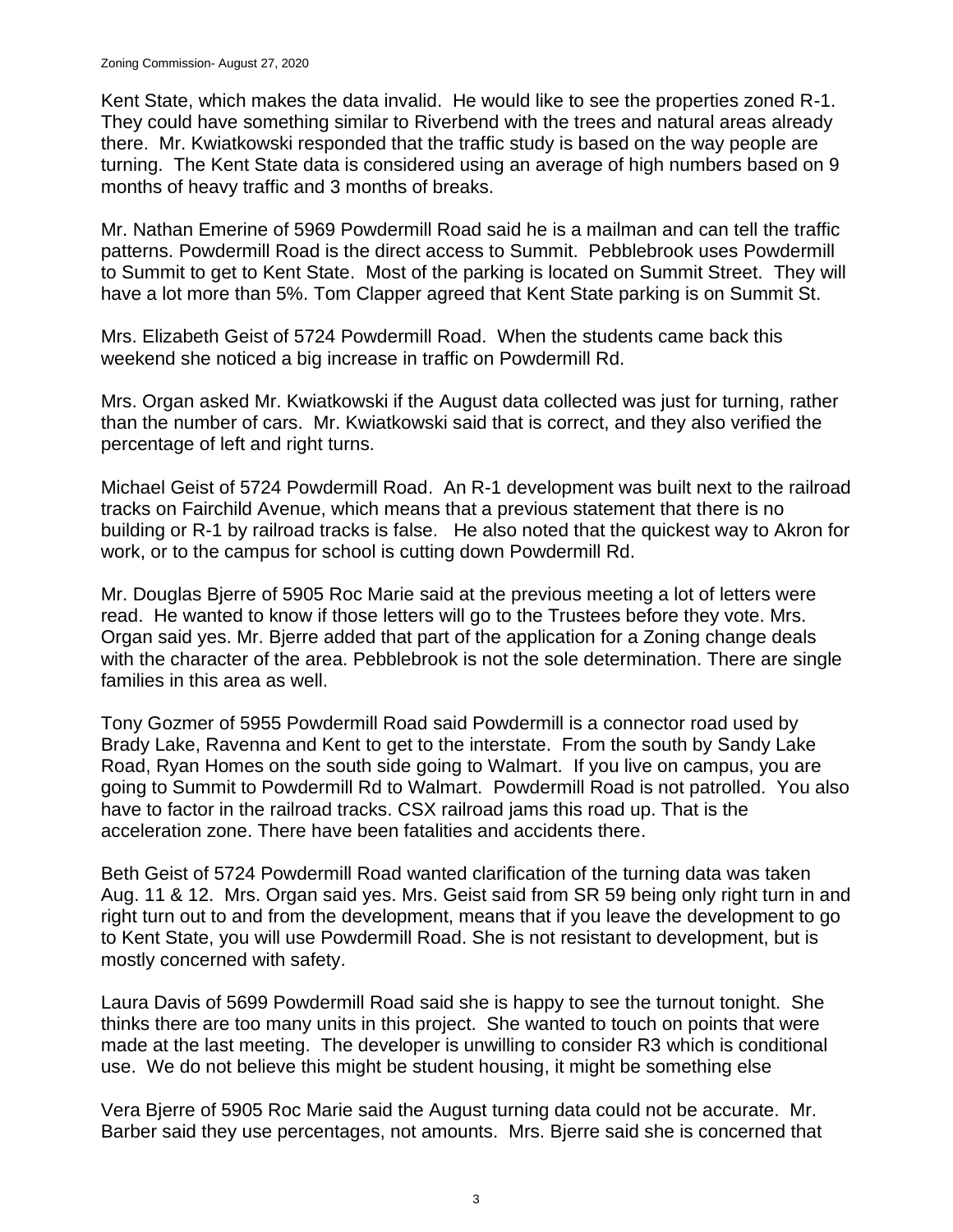the zoning stays with the property regardless. These apartments are being built too close to the tracks. People over 50 will not want to stay there with the noisy trains.

Al Barber asked the public what the best use for the property is. If they don't approve this amendment, it remains C-1.

Miranda Karlovic of 5961 Roc Marie said you can search what Redwood looks like. Mr. Barber said he has visited in person and the idea of single story is a tremendous advantage. Mrs. Organ said she has also looked at them in person.

Kevin Bennet of 5971 Roc Marie said there have been a lot of valid points made. These apartments are nice. If Redwood drops out, who knows what would come in under R4. He asked what is to stop the south end from also turning to R4. It could be a domino effect.

John Rusanowsky of 5875 Powdermill Rd. said this property is currently zoned C-1. If a strip mall goes into the pro shop section, all traffic drops on SR 59. These are the same traffic issues as discussed last month. Many apartments are now taking other than students because of the pandemic.

Mr. Nathan Emeroy of 5969 Powdermill Road thinks that it is likely that some may be student renters which will affect traffic on Powdermill Road. He wonders if changing to R-4 is right. He thinks it won't be good to keep it C-1. R-1 would be the best zoning for this property.

Monique Bennett of 5971 Powdermill Rd. agrees with what everyone is saying. Going back to the traffic study, she notices a backup because of the train. Regarding zoning, we know it will be developed eventually. She does not see them making the money they are anticipating to make. She would like to preserve the neighborhood. It will end up being student housing and that will ruin the neighborhood.

Tom Clapper said he noticed R-1 developments going up everywhere. He would prefer it be C-1 than R-4.

Ron Wills of 2278 Willyard Ave. said there is no benefit to anyone to zone this R-4.

Diane Williams of 6328 Williams in the former Brady Lake village thinks the zoning change would affect Brady Lake traffic. People park around the lake. Brady Lake considers residents consider Brady Lake to be a hidden gem. They do not want it to become a student hangout.

Rick Kanenovic of 5933 Roc Marie agrees with all of the comments. He would urge the Commission to oppose this rezoning request. He said Roc Marie is the lowest level and floods. The additional water will flood his property.

Allen Bowman of 5827 Roc Marie said the traffic count mentioned at the meeting in July was estimated at 250. Now it is over 700. He also asked if they can use permeable pavements. Mr. Kwiatkowski said the cars *per unit* was 250.